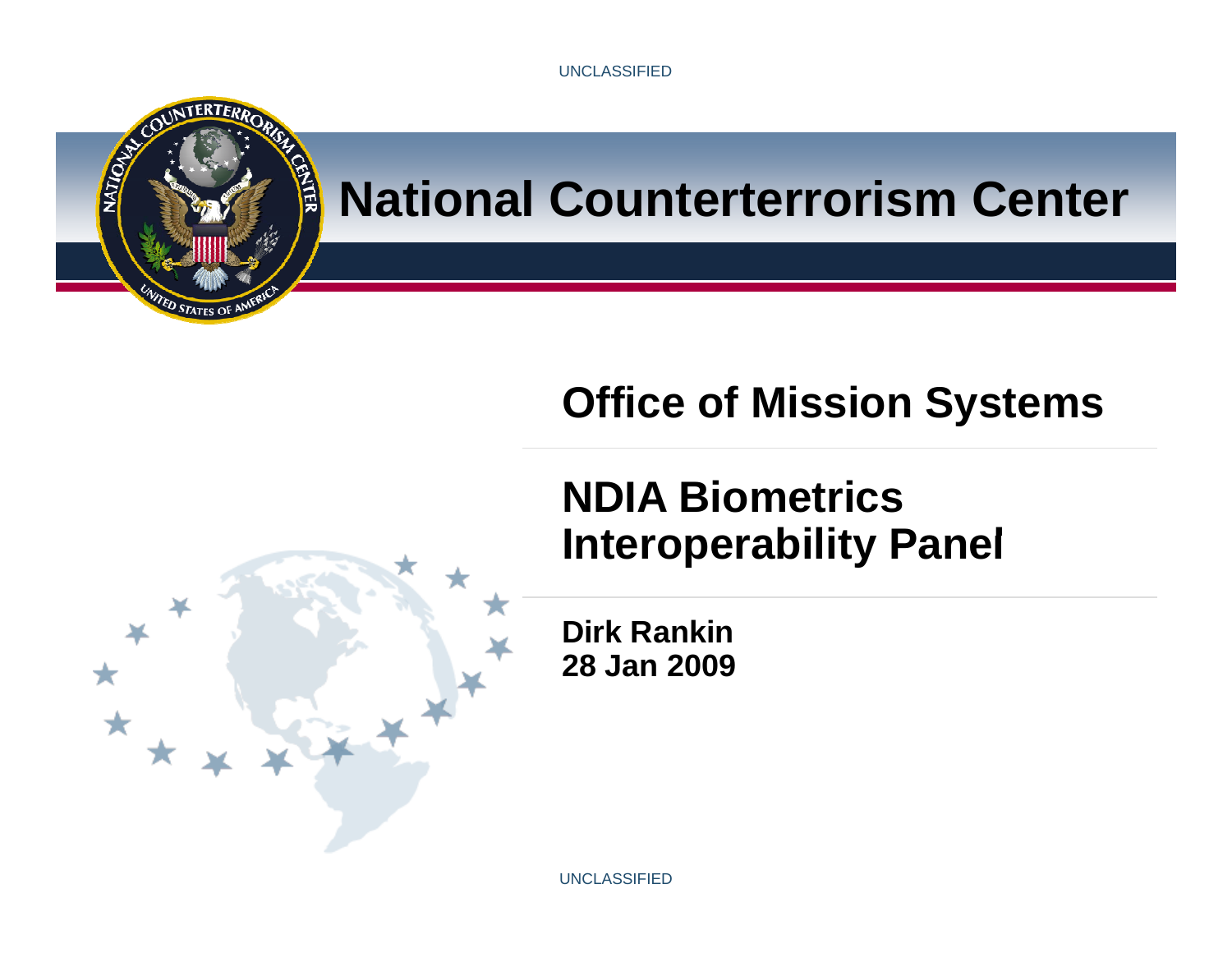

- $\mathcal{L}(\mathcal{A})$ Challenges: Collection, Storage, Use & Analysis, Sharing
- Considerations: Policy, Technology, **Community**
- **Summary**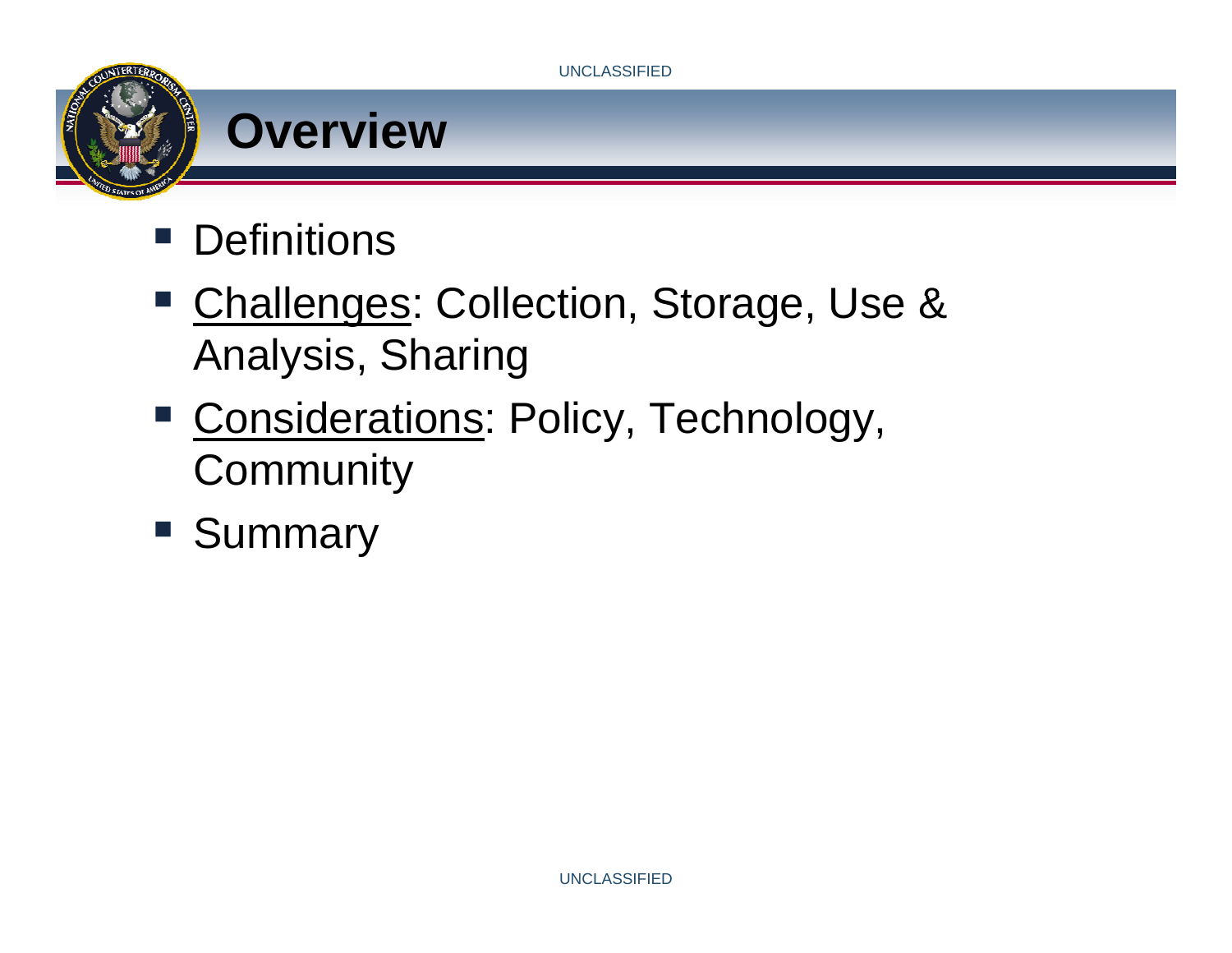

- **Biometrics:** the measureable biological (anatomical and physiological) and behavioral characteristics that can be used for automated recognition
- **Interoperability**: the ability of two or more systems or components to exchange information and to use the information that has been exchanged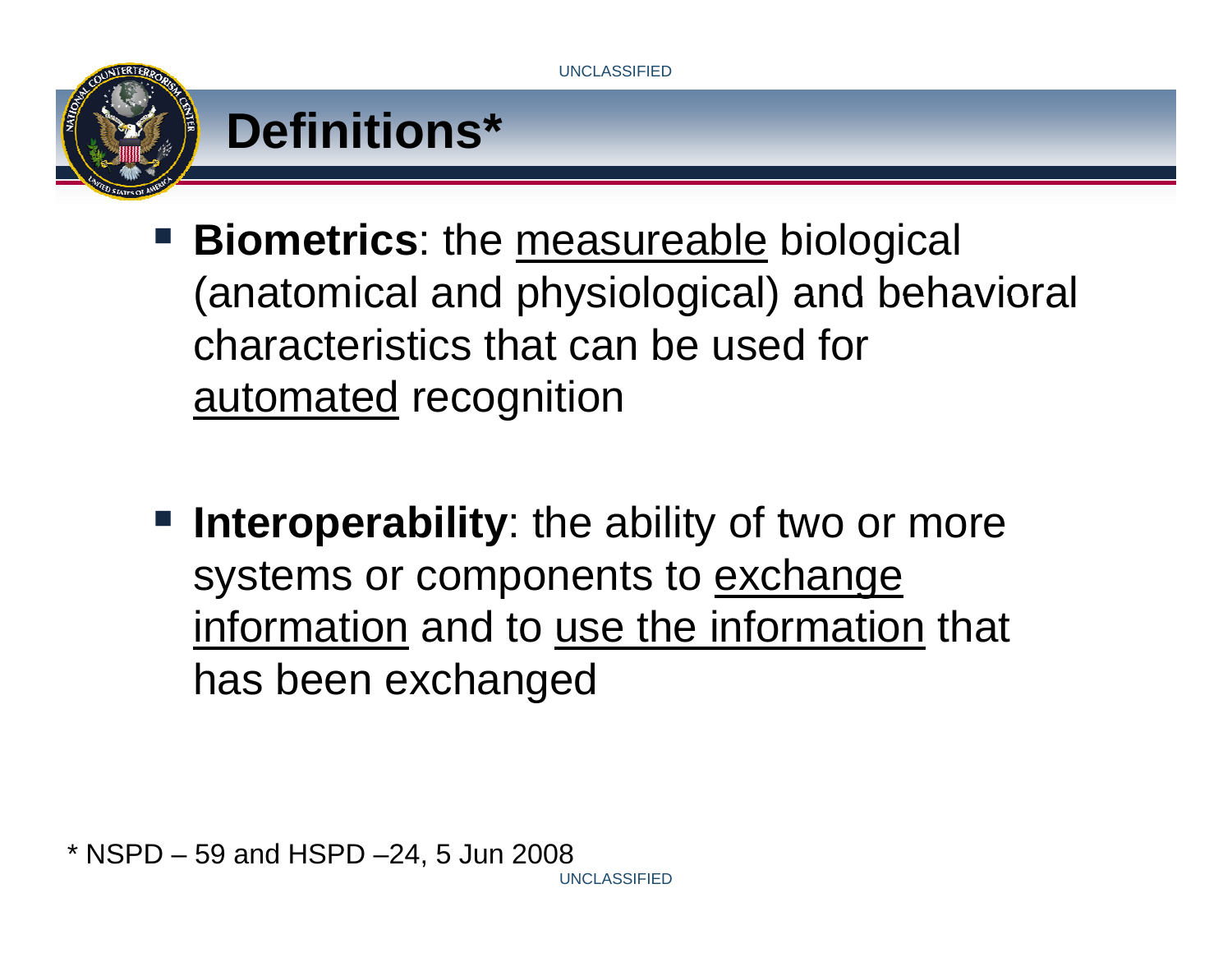# **Challenge: Collection**

- Cooperative Users
	- Rapid & quality collection of unique biometric data
		- Fingerprints, Iris Scans, Facial Features, DNA, etc.
	- Need standardized collection methodologies
		- Streamline data format translation and archiving for better matching
		- Facilitate efficient updating of changes to biometric features
			- Cosmetic Surgery, Facial Hair, etc.
- **Service Service**  Non-Cooperative / Uncooperative Users
	- П Rapid & quality collection of unique biometric data *at distance*
	- Growing need for ruggedized sensors worldwide
		- Housings/profile, power, weight, computation, communications
		- Complex collection environments; automation
		- Narrow collection windows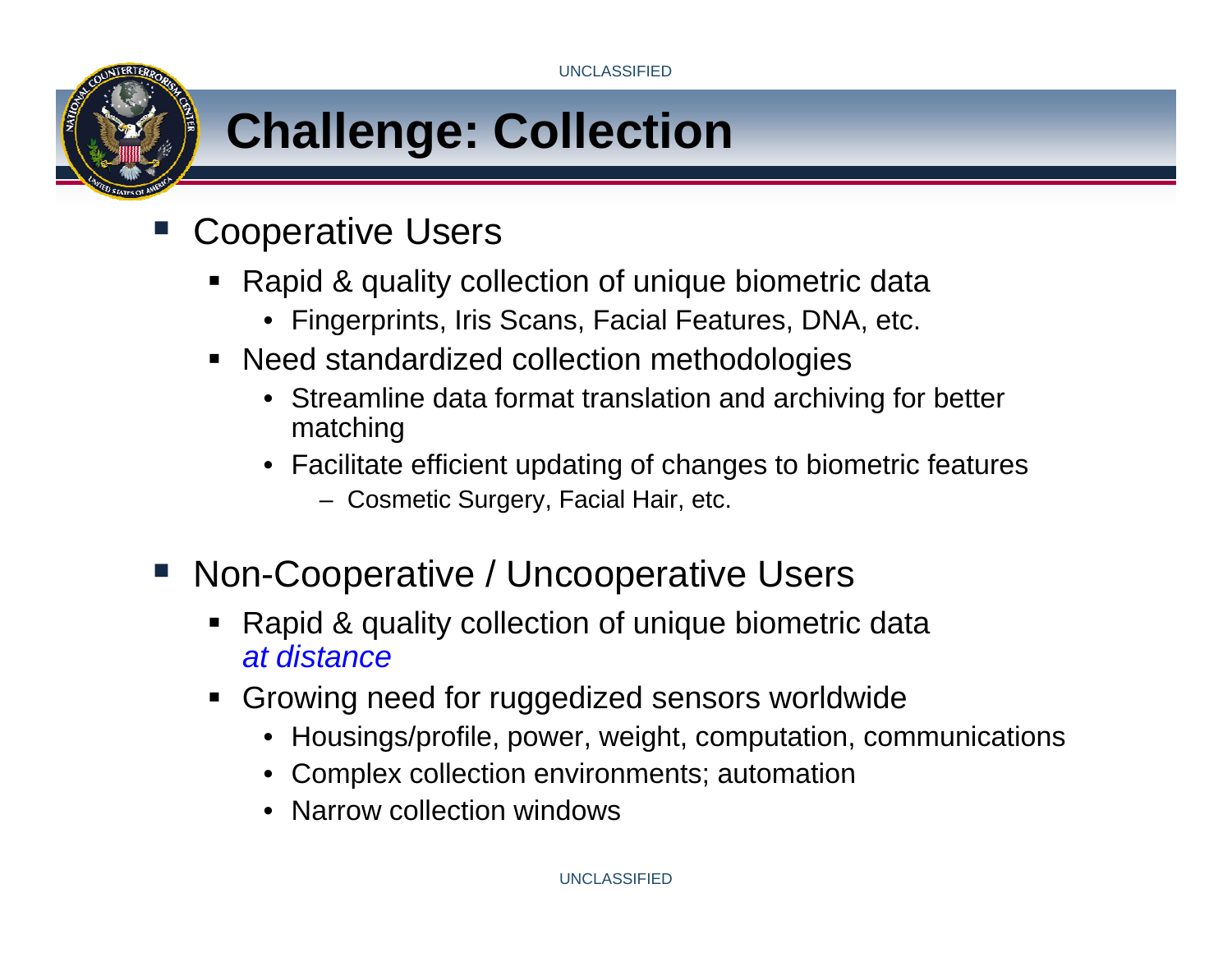

- Biometric data will drive storage solutions geometrically vs. biographic-only based designs
	- PetaByte level depending on collection resolution, number of samples, number of entities
	- Data format compatibility with current production systems to enable efficient operational use within O&M budgets
- $\mathcal{L}^{\text{max}}$  Solid Certification & Accreditation criteria and process is crucial
	- ▉ Accreditation officials from all stakeholders share equities
	- Must protect U.S. Person's data from unauthorized access
	- Must provide assured access control for authorized users within IC and LE communities respectively
	- Must provide assured access control for those entities authorized for both IC and LE datasets
- Robust backup storage is mission essential
	- Many biometric data collections will be one-time events
	- Crucial component of Continuity of Operations / Disaster Recovery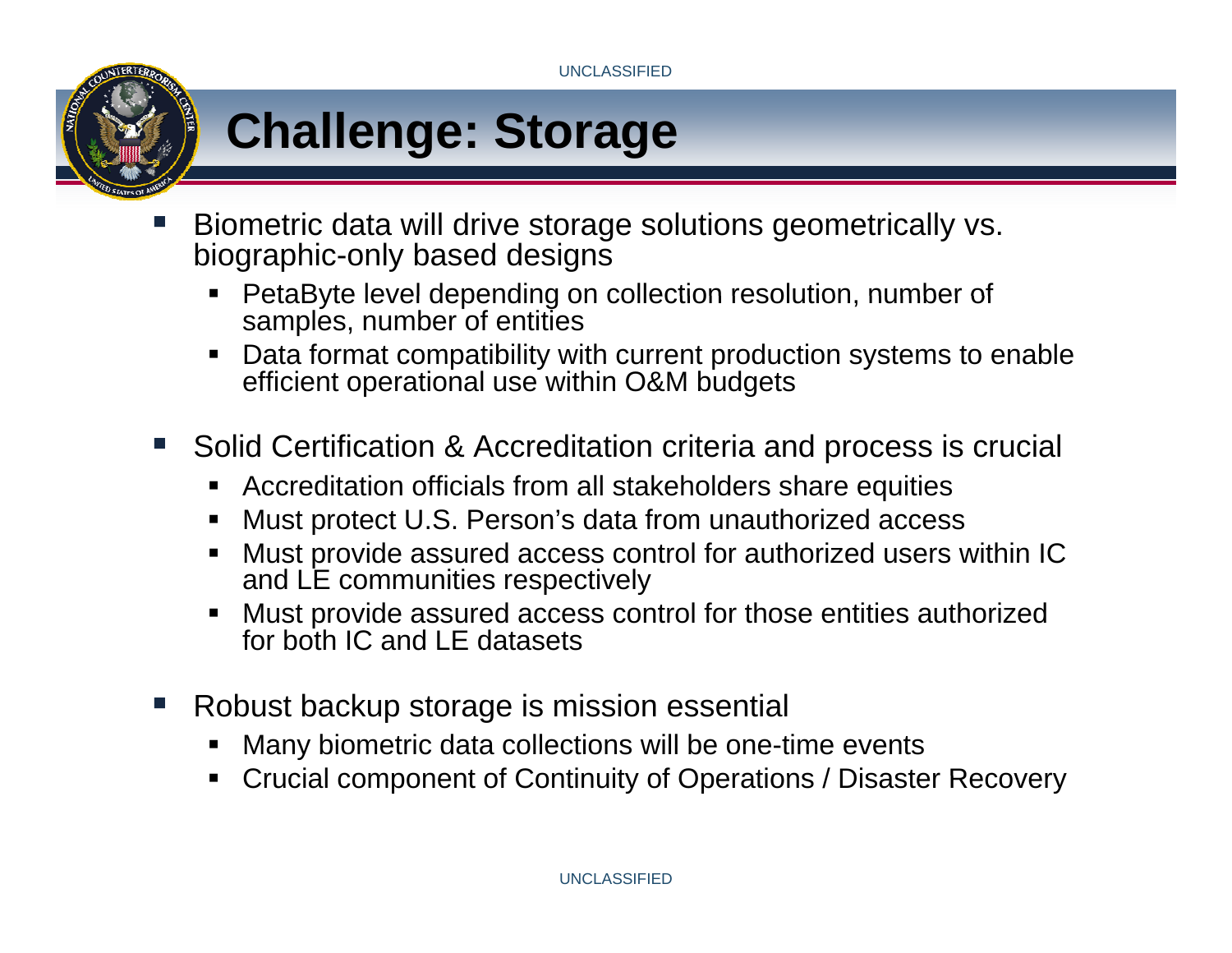# **Challenge: Use & Analysis**

- NCTC phased implementation approach to biometric enabled intelligence (BEI) for counterterrorism:
	- Phase 1:
		- Receive, ingest and forward to the TSC nominations of KSTs to include biographic data, facial images and biometric reference numbers
	- Phase 2:
		- Receive and store nominations of KSTs to include biographic data, facial photos, raw fingerprint image files, raw iris image files and biometric reference numbers
		- Introduce CT Data Integration Layer (CTDIL) capability
		- Coordinate and implement standardized electronic nomination format (including associated biometrics) to enable automated ingest into TIDE
	- Phase 3:
		- Search / match raw biometric files against existing TIDE holdings using CTDIL as data service capability (SOA based)
		- Distribute to TSC a comprehensive terrorist identity record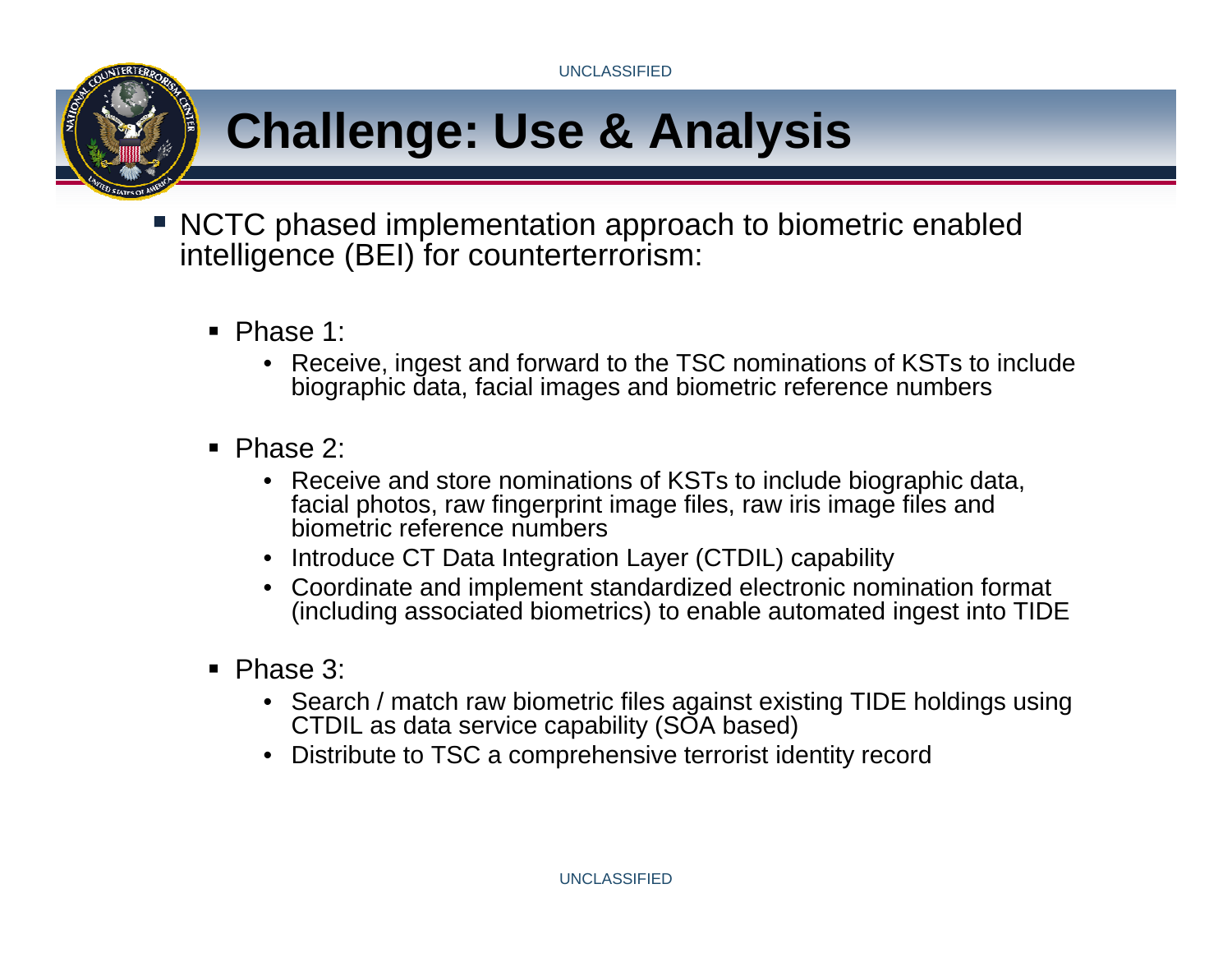

- Provide assured access across security domains
	- $\blacksquare$  Biometric information, once stored within TS/SCI domain (even if unclassified), generally stays in that domain
	- Maximizing biometric information sharing requires:
		- storing data at lowest permissible security domain, then enabling secure access mechanisms for users operating within higher domains
		- storing data at highest security domain, then enabling secure access from lower domains
	- Multilevel security platform-based solutions; verified mandatory access control model
- **Tale**  Data standardization ownership and adoption
	- NSTC Policy for Enabling the Development, Adoption and Use of Biometric Standards
	- $\blacksquare$  IC Information Sharing Data Standards Coordination Activity
		- Terrorist Watchlist Personal Data Exchange Standard (TWPDES)
		- National Information Exchange Model (NIEM)
		- DoD DNI Universal Core (UCORE)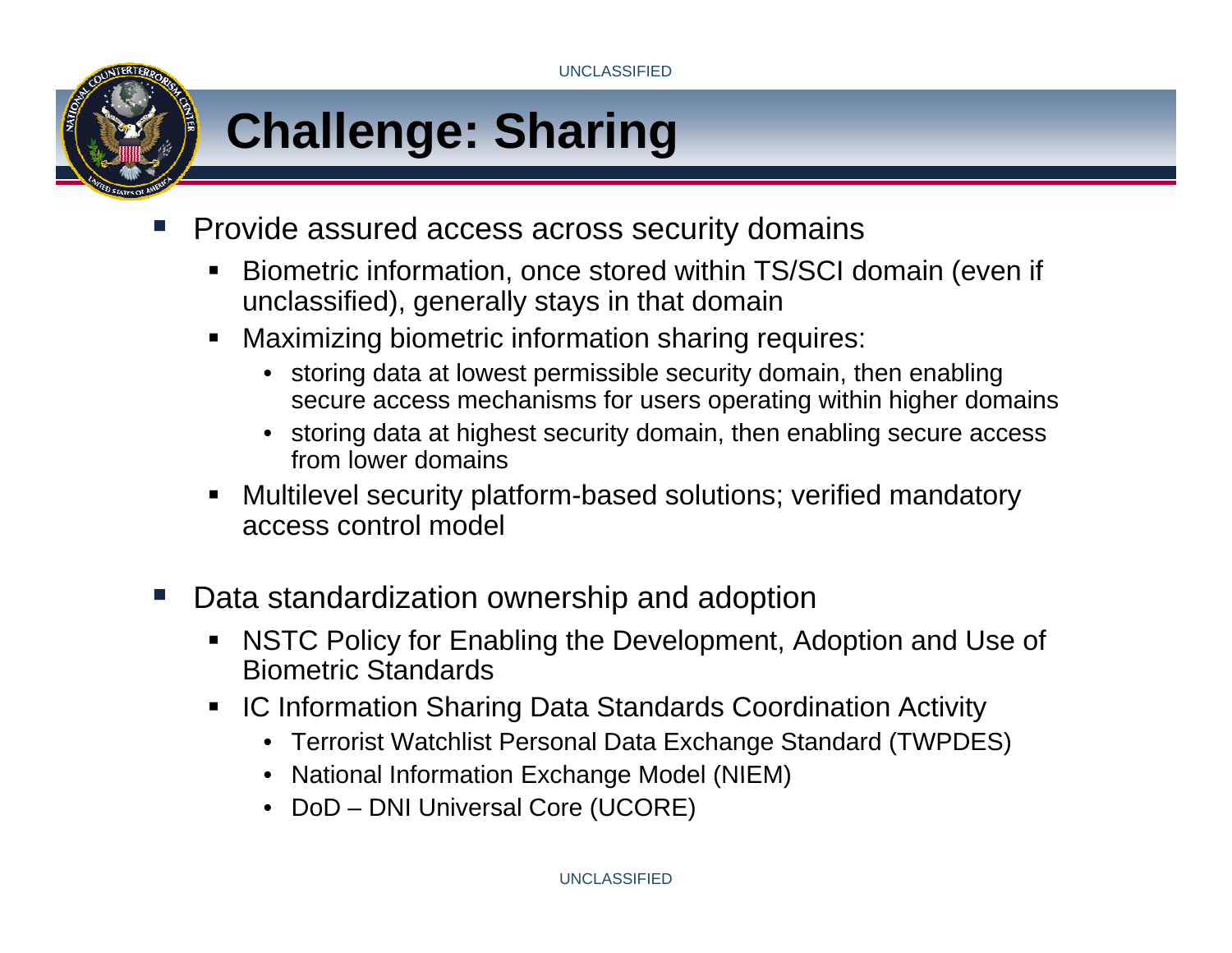# **Policy Considerations**

- …AG and DNI shall ensure that policies and procedures for the consolidated terrorist watchlist maximize the use of all biometric identifiers
- …DNI shall maintain and enhance interoperability among agency biometric and associated biographic systems, by utilizing common information technology and data standards, protocols and interfaces
- **Contract**  …DNI shall ensure compliance with laws, policies, and procedures respecting information privacy, other legal rights, and information security
- $\Box$ …DNI shall ensure that biometric and associated biographic and contextual information on KSTs is provided to NCTC and TSC
- …DNI shall coordinate the sharing of biometric and associated biographic and contextual information with foreign partners
- $\mathcal{L}_{\mathcal{A}}$  **Data Exploitation Way Ahead: Which Model ??**
	- П ■ Bring Data to the Processor (replication model – high cost)
	- Bring Processor to the Data (services model high integrity)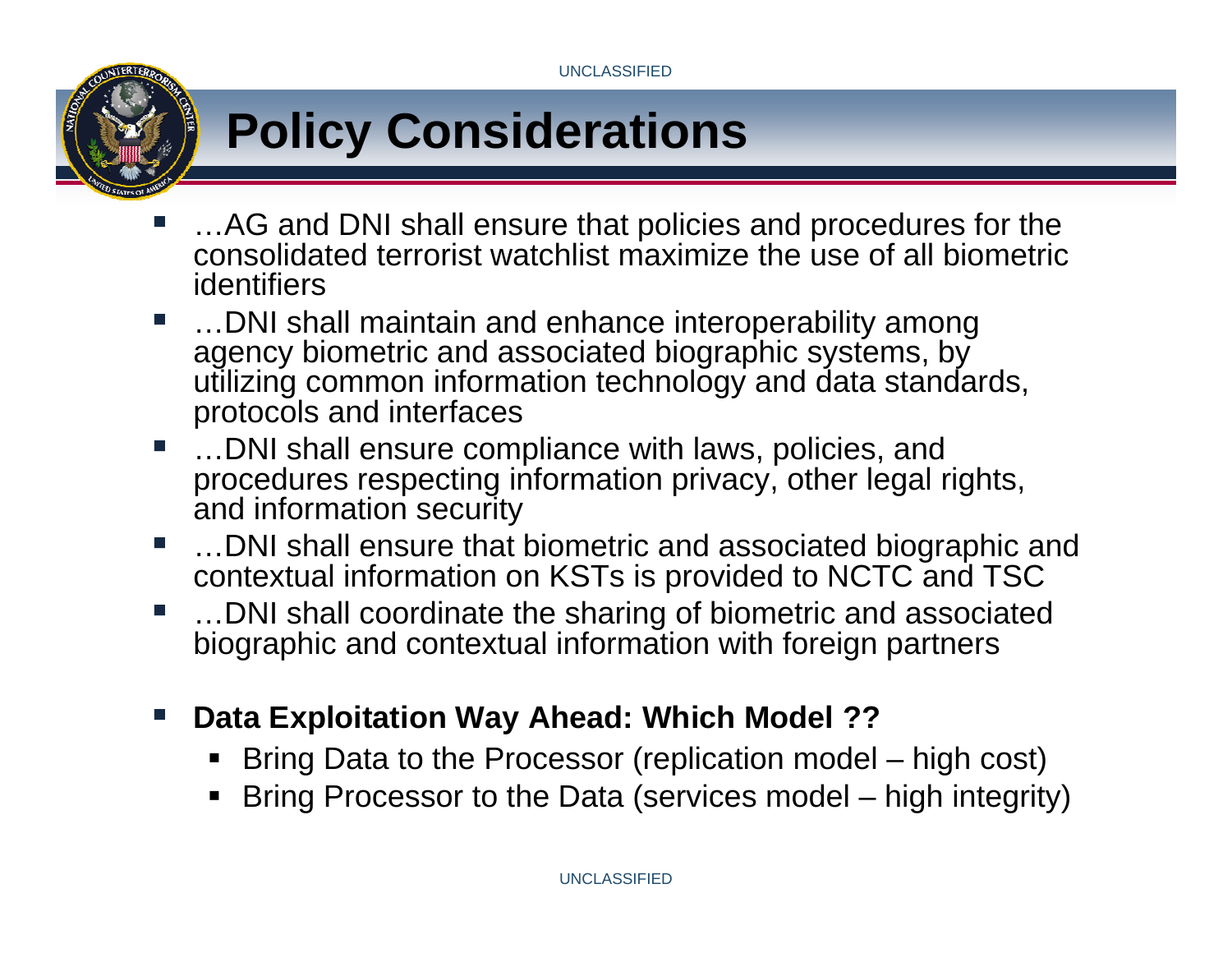# **Technology Considerations**

- Database
	- П Relational (Oracle, "pair-at-a-time")
	- П Hierarchal (XML, "many-at-once")
- Web 2.0 technologies
	- Cloud Computing (shared processing, storage, etc.)
	- Service-oriented Architecture (SOA) constructs
- Modernized, fast moving code base
	- Open Source, Commercial, Government
- Access and dissemination across security domains
	- User authentication (LDAP, etc.)
	- Approved, accepted, adopted Protection Level (PL) capabilities for implementation of sharing paradigm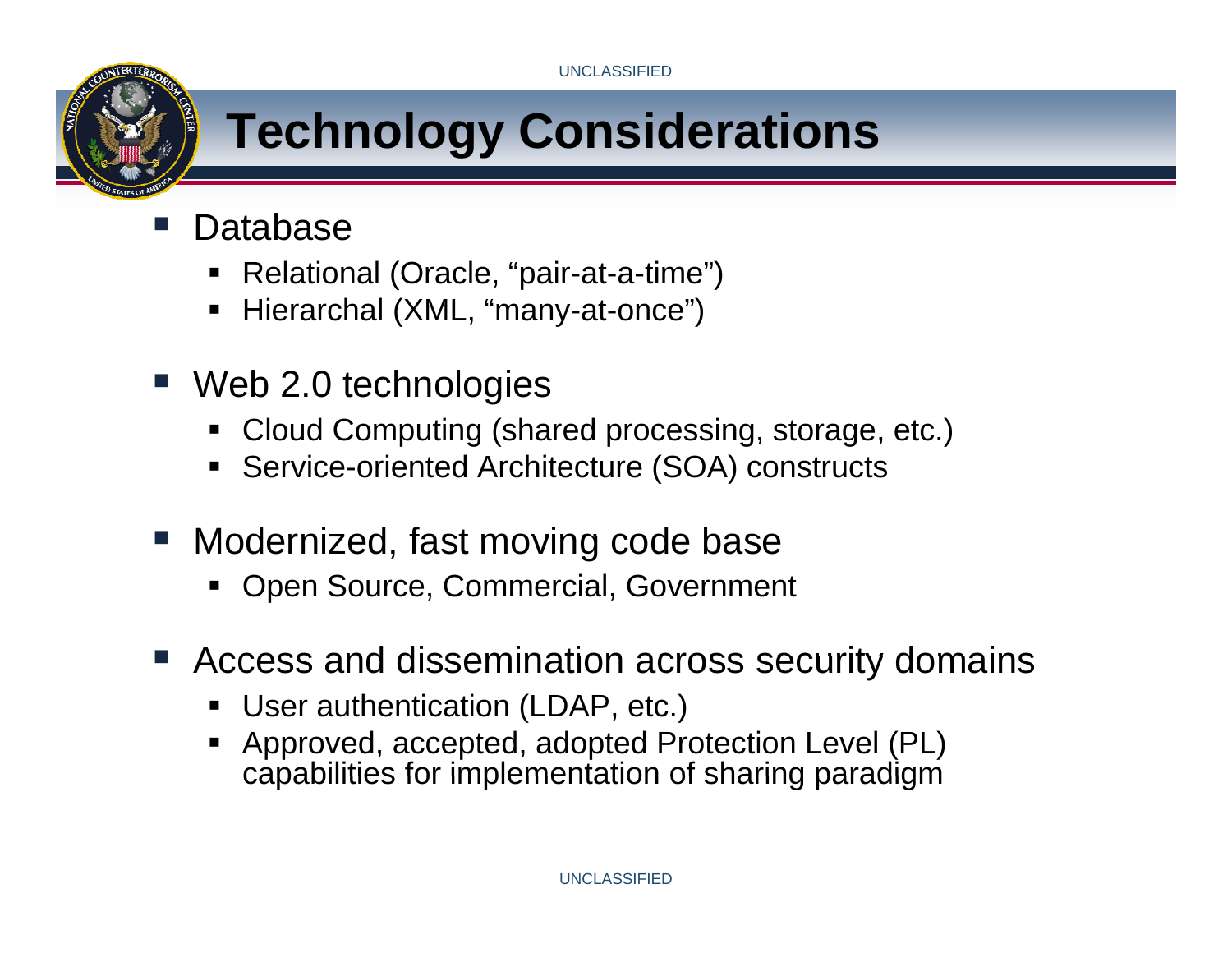

## **Community Considerations**

- Must converge on methodologies, standards, formats, security, schedule, cost, performance, risk, maintenance, refresh…
	- **Implementation synchronization hard to do**
- Unified CONOP required to minimize number of variables, lower cost, increase potential for success
	- **•** Policy authorization, support, resourcing essential
	- П Long-range mindset
- How to integrate Vertical and Horizontal paradigms
	- Vertical: top-down policy, budget...
	- Horizontal: peer-level stakeholder implementation...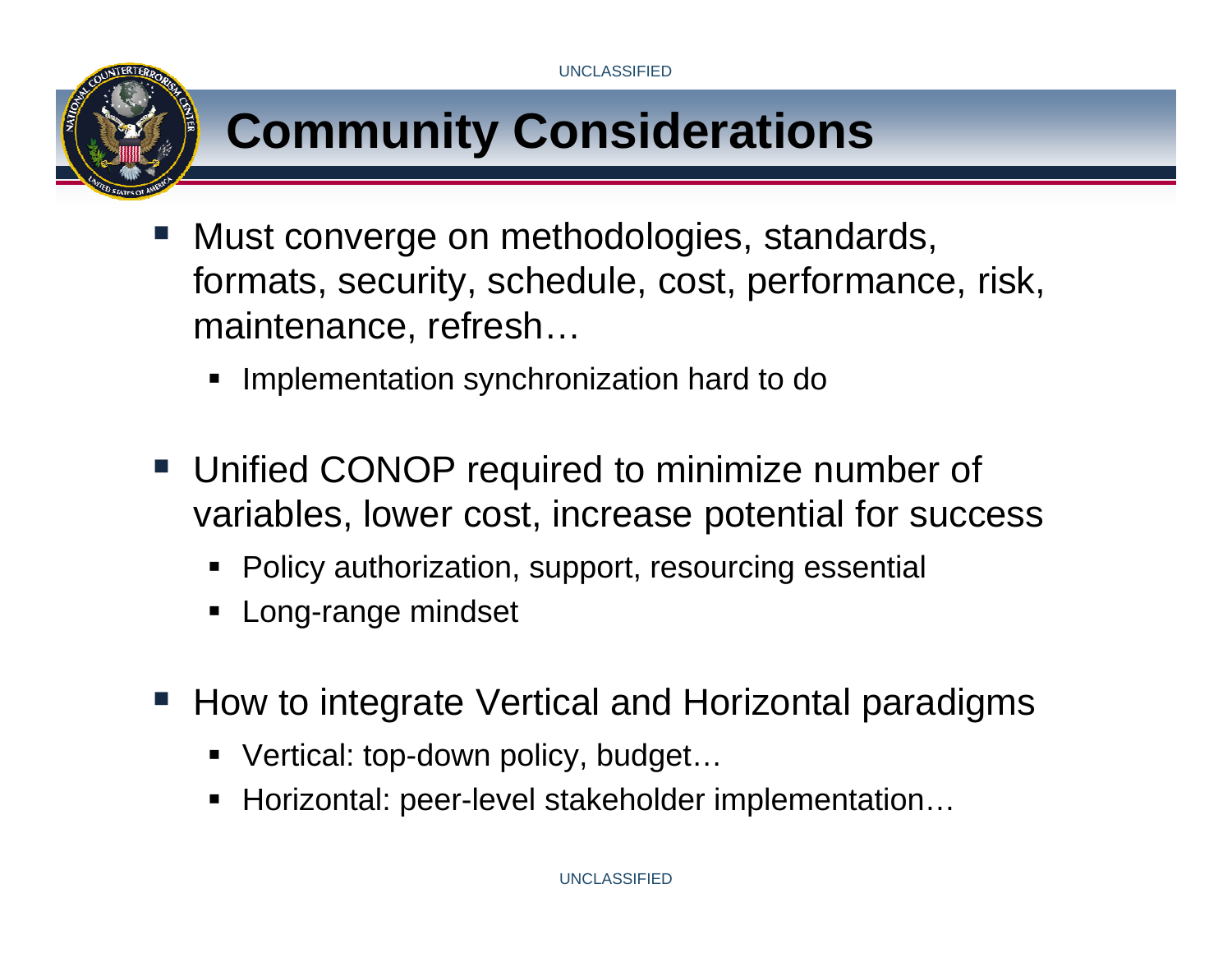



- NCTC recognizes the value of biometrics in identity discovery
- Current state: working to incorporate biometrics into the USG's central repository for KSTs
	- Means a more comprehensive repository for analysts and better watchlisting support to screeners
- **Effective biometric enabled intelligence (BEI)** implementation requires new thinking and strong commitment across stakeholders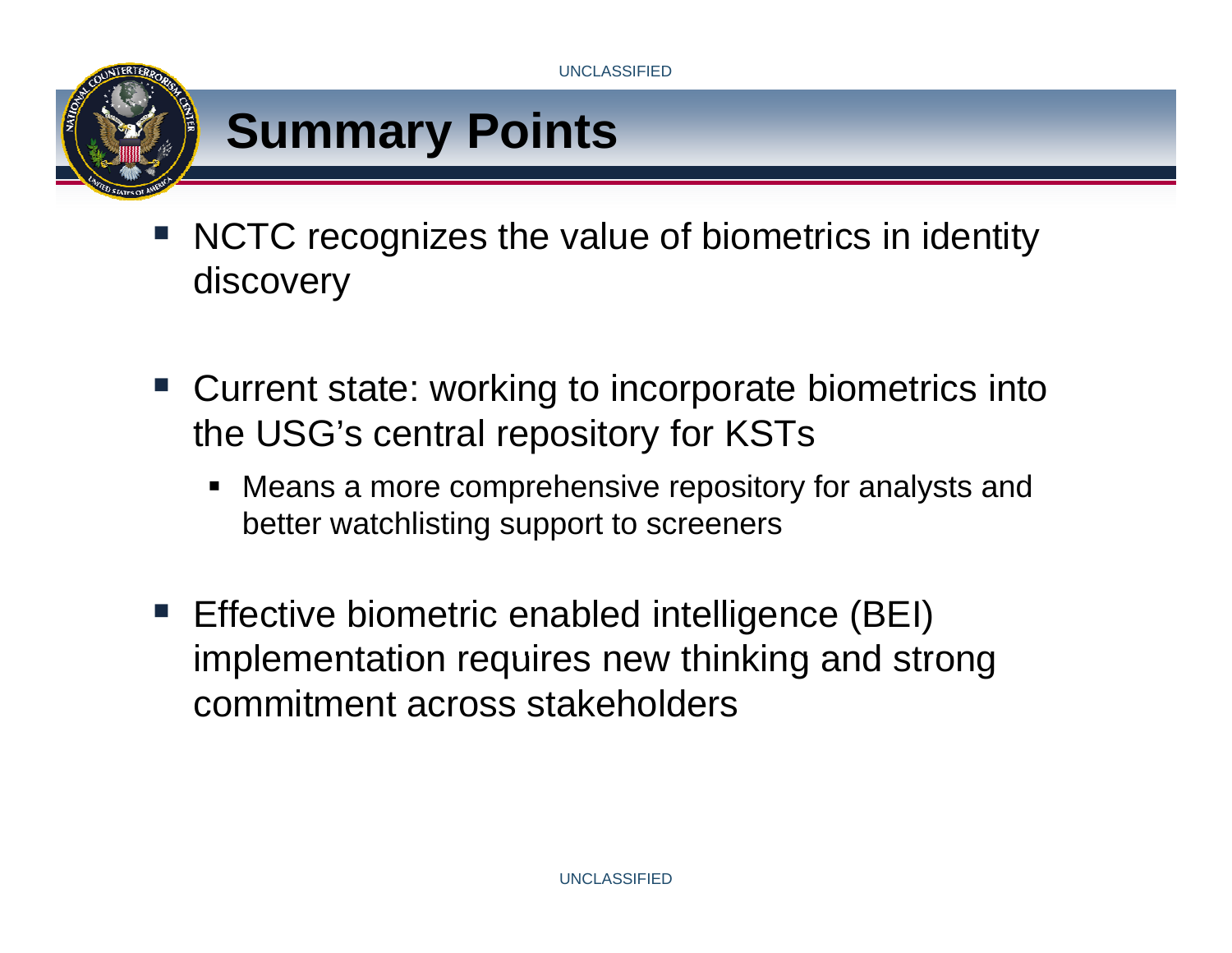



# BACK-UP

UNCLASSIFIED